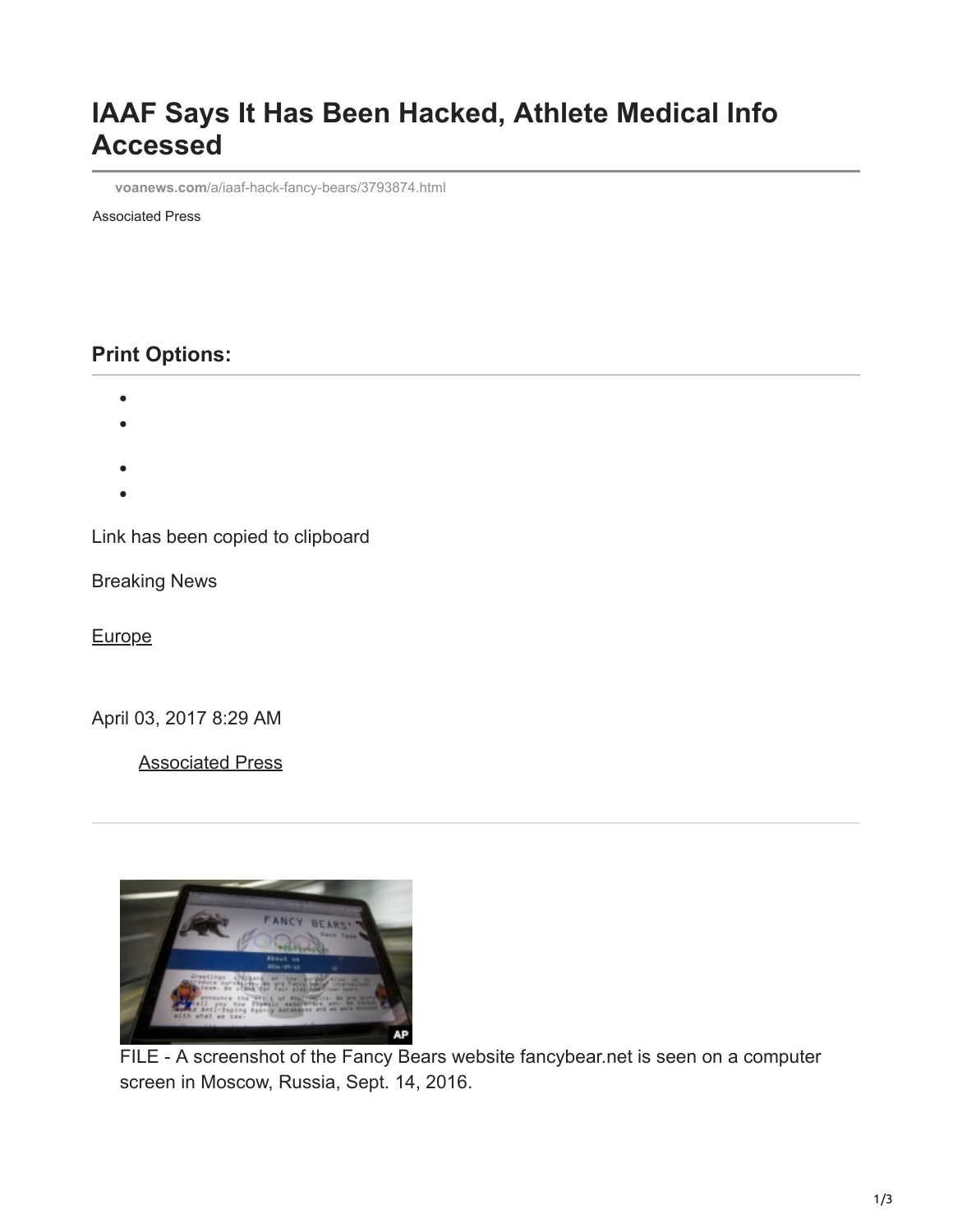MONACO —

The governing body of track and field has been hacked by Fancy Bears, the group that previously attacked the World Anti-Doping Agency.

The IAAF said Monday it believes the hack "has compromised athletes' Therapeutic Use Exemption (TUE) applications stored on IAAF servers" during an unauthorized remote access to its network on February 21.

TUEs are permissions for athletes to take substances that would normally be banned, and are used by athletes around the world.

"Our first priority is to the athletes who have provided the IAAF with information that they believed would be secure and confidential," IAAF President Sebastian Coe said. "They have our sincerest apologies and our total commitment to continue to do everything in our power to remedy the situation."

The IAAF said it had been in contact with athletes who have applied for TUEs since 2012.

Context Information Security, a British security company, said in a statement released by the IAAF that it discovered the attack.

"In January 2017, the IAAF contacted Context Information Security to conduct a proactive and thorough technical investigation across its systems, which led to the discovery of a sophisticated intrusion," the company said. "Throughout the investigation, the IAAF have understood the importance and impact of the attack and have provided us comprehensive assistance."

WADA has previously said Fancy Bears originate from Russia, citing information from law enforcement agencies.

Russian officials have denied any links with Fancy Bears, but have praised the group's previous publications, which they say undermined Western countries' criticism of widespread use of banned substances by Russians. The IAAF banned Russia's team from competing internationally in 2015 after investigations by WADA found evidence of state-sponsored doping.

Fancy Bears began posting medical records of Olympians online last year, with U.S. and British athletes making up a large proportion of those targeted. Only selected records were released, and no Russians with TUEs were named, even though records show dozens of TUEs had been granted there in recent years.

As of Monday, Fancy Bears' website contained no mention of IAAF information.